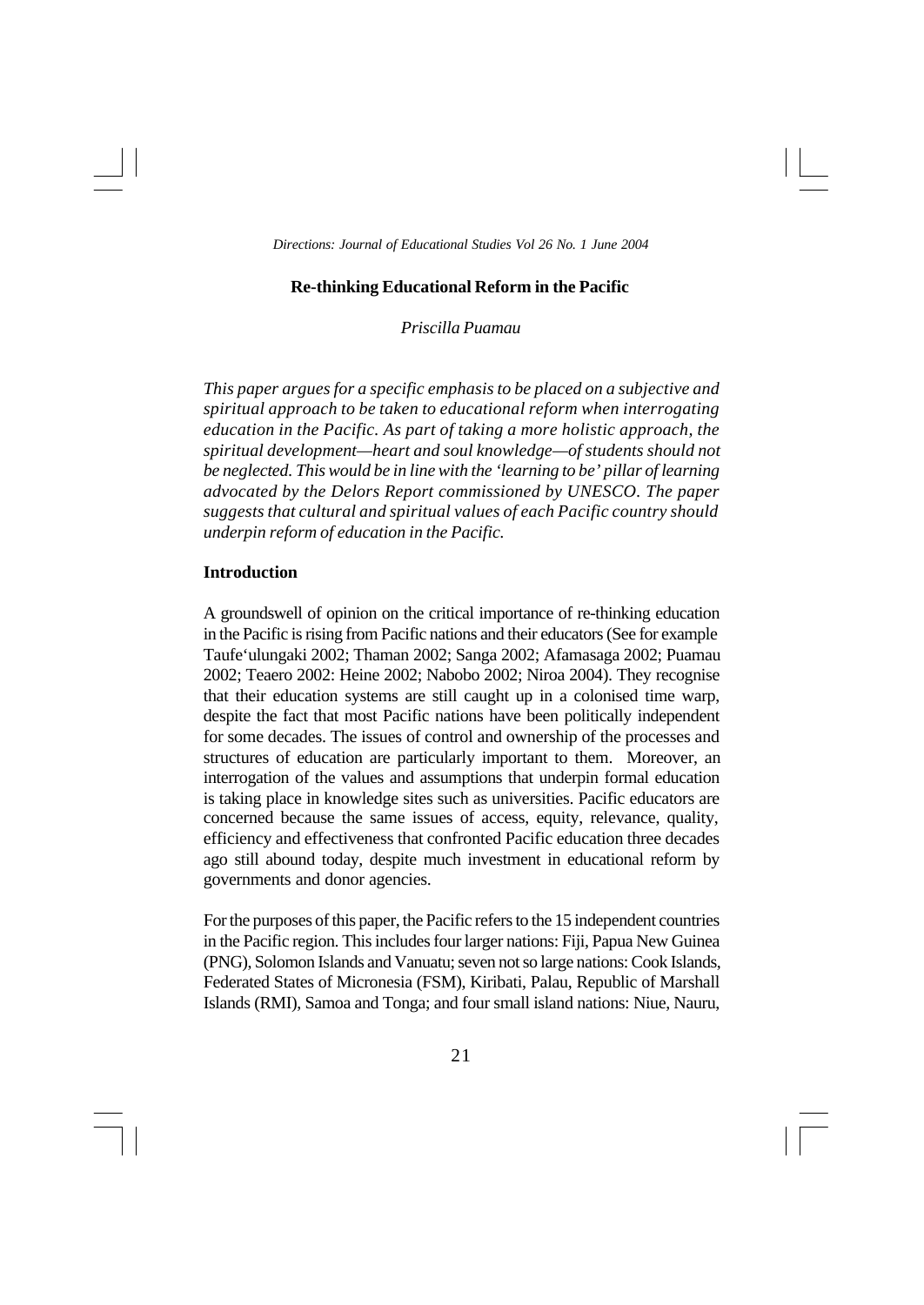Tokelau and Tuvalu. From the smallest nation of Tokelau to the largest of PNG, many reforms are being undertaken in an attempt to improve the quality of their education systems.

Using postcolonial theoretical resources, this paper analyses the impact of such forces as colonialism and educational aid on the capacity of Pacific nations to attain and maintain control and ownership of their education systems: the content and processes of learning; pedagogies of the teacher; organisational structures; management cultures; and approaches to assessment and evaluation. The paper attempts to provide a way forward by exploring conceptual underpinnings that lead to a new approach based on syncretisation of: the local and the global; insider and outsider perspectives; academic, technical and lifelong learning; and the temporal and spiritual. In re-thinking educational reform in the Pacific region, it is important to take a holistic approach. The privileging of a more subjective and spiritual approach to educational reform is the thread that will seek to integrate the paper.

In this paper, I take a 'strategic essentialist'<sup>1</sup> (Spivak 1990, 1995) position as an 'insider' indigenous Pacific Islander. In using essentialism as a strategy, I contend that the Pacific is basically indigenous and Christian to validate the lived experiences of the indigenous peoples of each Pacific country in order to strengthen my argument for their cultural and spiritual values to underpin the reform of education. My treatment of the Pacific region seems to assume homogeneity when this is clearly not the case. I acknowledge the heterogeneity, complexities, specificities and multiplicities of contexts and situations of the 15 Pacific countries covered in the paper. Moreover, if there are any contradictions or ambivalences, this will demonstrate that there are no easy answers to the issues confronting the Pacific region.

# **The colonial legacy**

With the exception of Tonga, the Pacific region has been colonised by various 'western' countries over the last three centuries. The primary instruments of control of colonised subjects were (and still are) written history (texts), education and language. Colonial practices—including the historical, imaginative, material, institutional and discursive—have significantly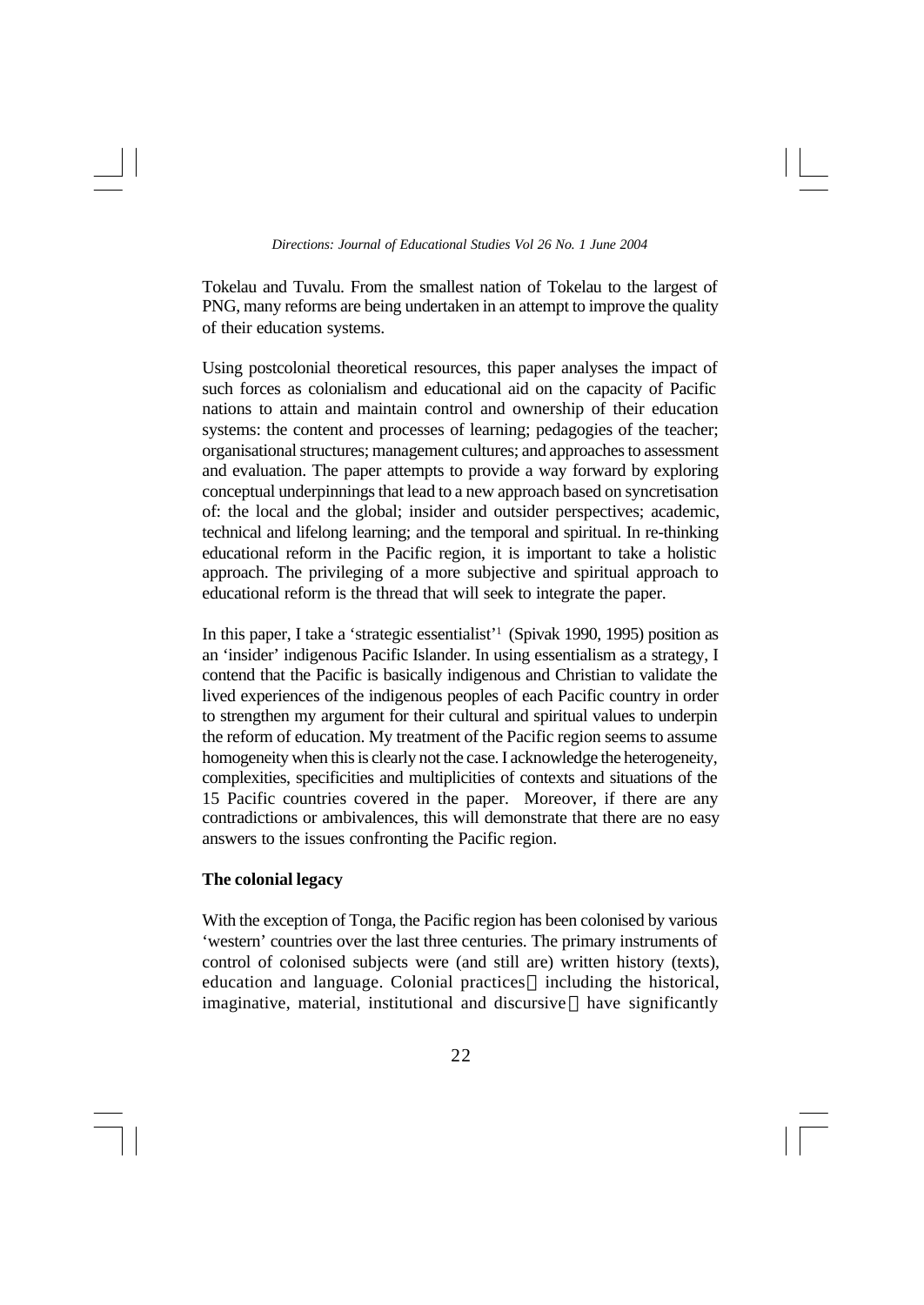transformed Pacific ways of knowing, being and doing. The ideological, political, economic and social structures currently in place today are manifestations and hybrid versions of the colonial project. Colonial ways of knowing and doing, together with 'western' values, attitudes and cultural practices, permeate the lived experiences of the colonised to such an extent that they have become part of the postcolonial landscape. At the point of decolonisation, if there is no deliberate effort to resist, overthrow, even transform these colonial legacies, then inherited structures and systems will become normative and hegemonic fixtures of national life.

Because every education system is shaped by its national history and sociocultural, political and economic contexts, the education systems in the Pacific region are manifestations of their colonial histories. For instance, the educational structures in Fiji are modelled on the British system. Similarly, Palau, RMI and FSM continue to maintain strong ties with the United States of America; the Cook Islands, Tokelau and Niue have close ties with New Zealand; while Vanuatu faces the challenge of dual Anglophone and Francophone systems. The curricula, teaching methods, assessment and evaluation methods, languages of instruction, administration and management models, and organisational cultures of schooling in the Pacific continue in hegemonic forms, usually closely resembling those in place during the old colonial days.

The most insidious element of neocolonialism, defined as "the highest form of colonialism" (Altbach 1995: 452), is that relatively little change to the education system occurs after former colonies attain political independence (Puamau 1999a: 40). As Ashcroft *et al.* (1995: 424) put it, "Education is perhaps the most insidious and in some ways the most cryptic of colonialist survivals, older systems now passing, sometimes imperceptibly, into neocolonial configurations". In the case of the Pacific, educational apparatuses can be described as hegemonic because once structures such as curriculum assessment and school organisation become entrenched and institutionalised, they have a totalising effect on society. Education deeply saturates "the consciousness of a society" (Williams 1976: 204) and becomes unquestionably what parents want for their children.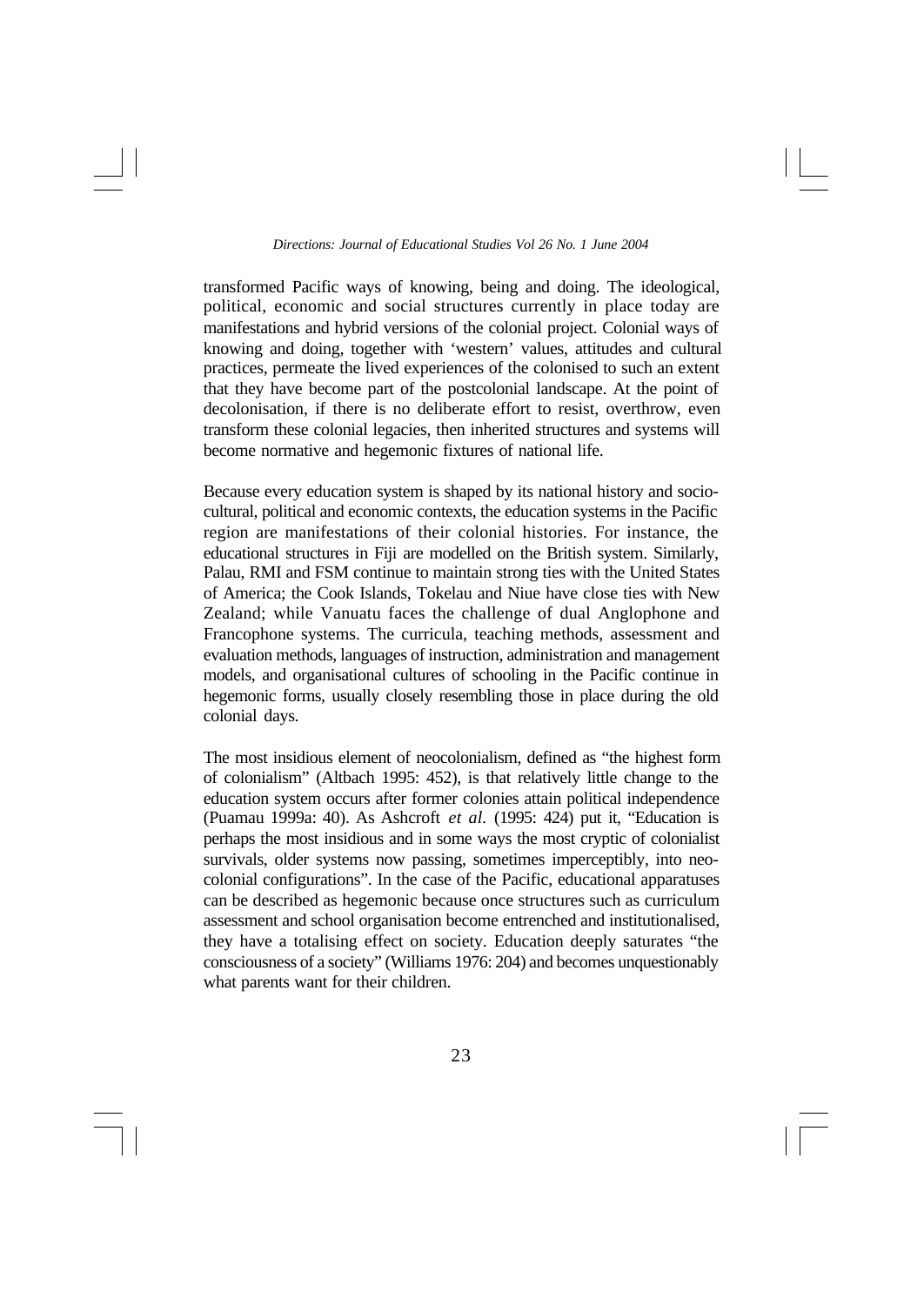Pacific countries, because of their colonial legacy, also face the deeper challenge of decolonising colonial mindsets inherited from centuries of colonial subjugation, oppression and power play. Stepping out of the colonial box into postcolonial conditions must start where it counts most-in the mind. A psychological/mental deconstruction must take place—an interrogation of the colonial past and postcolonial present in order to renegotiate the way to a more effective syncretism of local and global worlds. Pacific Islanders need to find a constructive and practical way to "deconstruct the concept, the authority and assumed primacy of the West" (Young 1990). They must analyse the insidious effects of their colonial past not with the purpose of criticising or blaming the colonisers but with the goal of transforming their mindsets in order to reclaim or restore the best of what was lost, subverted or ignored in the colonial era and its aftermath.

## **A Pacific vision for education**

Is it possible to have education systems that are owned by the people of the Pacific? In light of over a century of colonisation, and the current colonial substitutes of globalisation and educational aid, can Pacific educators develop their own distinctively local systems, firmly founded on their local cultures and traditions, and strongly underpinned by indigenous value systems, philosophies and epistemologies? Is it possible, even desirable, to do so?

Two important initiatives, both established in 2001, that provide a vision of education in the Pacific are the Re-thinking Pacific Education Initiative  $(RPEI<sup>1</sup>)$  and the Forum Basic Education Action Plan (FBEAP), the former developed by concerned Pacific educators and the latter by fifteen Pacific Ministers of Education under the umbrella of the Pacific Islands Forum Secretariat (PIFS).

The *Re-thinking Education Colloquium* held in Suva, Fiji in 2001, the first of many initiatives under the RPEI, began with the assumption that more than three decades of extensive educational reforms in Pacific education and

<sup>1.</sup> RPEI was changed in April 2005 to RPEIPP  $\sim$  Re-thinking Pacific Education Initiative for and by Pacific Peoples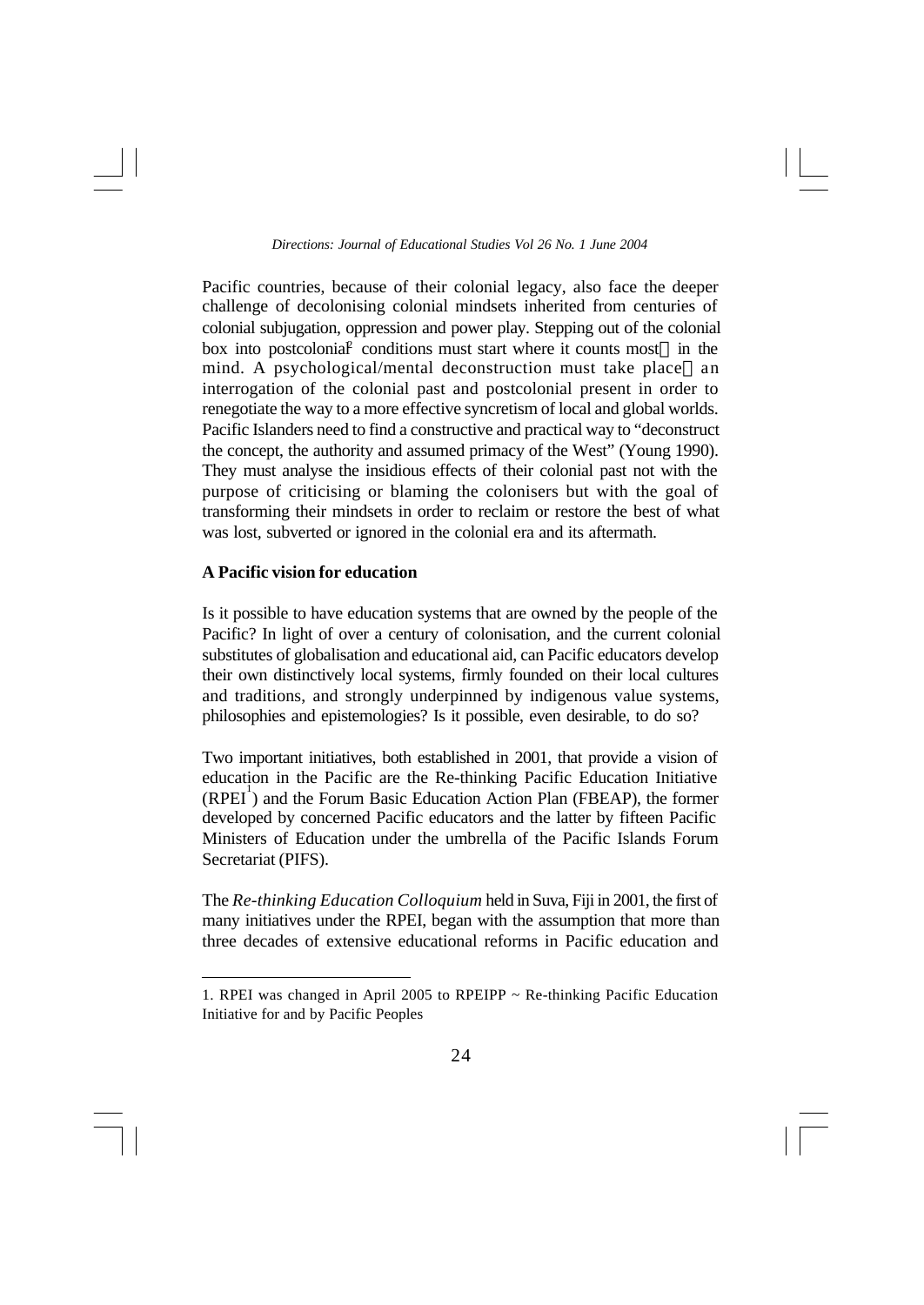significant investments by national governments and donor agencies have not succeeded in providing the quality human resources needed to achieve national developmental goals. The regional representatives at the Colloquium were concerned that educational reforms have focused too narrowly on improving various aspects of the quantification of education with little attention given to questioning the values and assumptions underpinning formal education. As Taufe'ulungaki (2002: 15) puts it, "The failure of education in the Pacific can be attributed to a large degree to the imposition of an alien system designed for western social and cultural contexts, which are underpinned by quite different values." A continuing interrogation needs to take place about the values, beliefs, assumptions and ideologies that underpin 'neo-colonial' Pacific educational systems.

The Colloquium agreed on the *Tree of Opportunity* as the most appropriate metaphor for re-thinking Pacific education. In this reconceptualisation, education is firmly rooted in the cultures of Pacific societies—in their values, beliefs, histories, worldviews, philosophies, processes and skills, knowledge, arts and crafts, institutions and languages. The *Tree of Opportunity*:

encapsulates the new vision for Pacific education based on the assumption that the main purpose of education in the Pacific is the survival, transformation and sustainability of Pacific peoples and societies, with its outcomes measured in terms of performance and appropriate behaviour in the multiple context in which they have to live. The primary goal of education, therefore, is to ensure that all Pacific students are successful and that they all become fully participating members of their groups, societies and the global community. (Pene *et al.* 2002: 3)

Similarly, the FBEAP document arose out of a desire of Pacific Ministers for Education to achieve universal educational participation and achievement; ensure access and equity and improve quality and outcomes (PIFS 2001). The vision for Pacific education is specified in FBEAP as:

Basic education as the fundamental building block for society should engender the broader life skills that lead to social cohesion and provide the foundations for vocational callings, higher education and lifelong learning. These when combined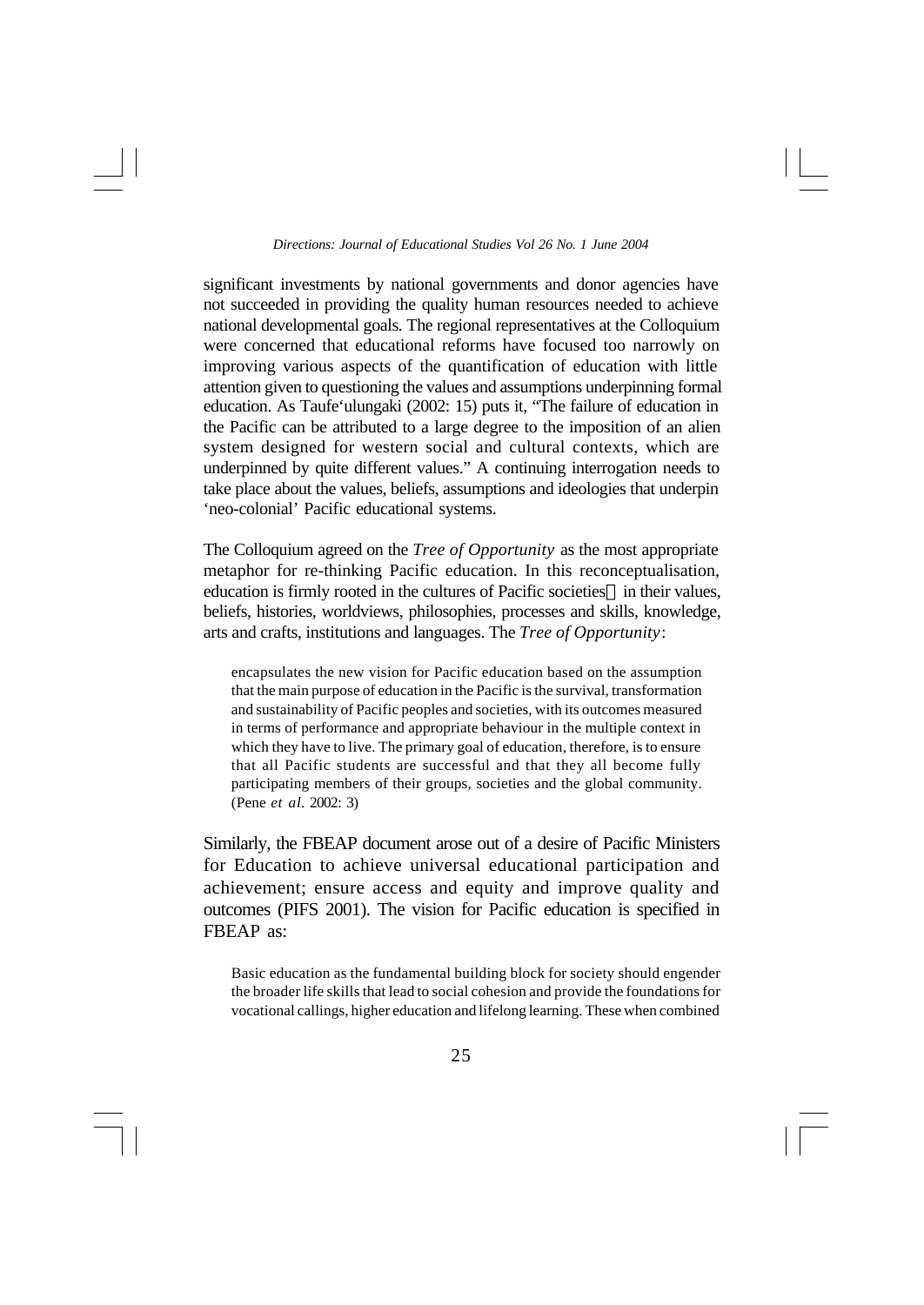with enhanced employment opportunities create a higher level of personal and societal security and development.

Forum members recognised that development of basic education takes place in the context of commitments to the world community and meeting the new demands of the global economy, which should be balanced with the enhancement of their own distinctive Pacific values, morals, social, political, economic and cultural heritages, and reflect the Pacific's unique geographical context. (PIFS, 2001: 1-2)

The Pacific Regional Initiatives for the Delivery of basic Education (the PRIDE Project) was launched in 2004 to implement this Pacific vision for education in the 14 Pacific member states of the Pacific Forum Secretariat together with Tokelau. Its overall objective is:

To expand opportunities for children and youth to acquire the values, knowledge and skills that will enable them to actively participate in the social, spiritual, economic and cultural development of their communities and to contribute positively to creating sustainable futures. (www.usp.ac.fj/pride)

## **Voice and speaking positions**

The issue of voice and speaking positions is one of critical importance in postcolonial discourse. As bell hooks (1989: 9) puts it, "moving from silence into speech is for the oppressed, the colonized, the exploited and those who stand and struggle side by side a gesture of defiance that heals, that makes new life and new growth possible".

The important point to note regarding the RPEI, FBEAP and the PRIDE Project is the emphasis placed on Pacific people deciding for themselves what is best for their communities. The insider perspective is crucial here because of their intimate knowledge and experience, and their collective wisdoms. The related issue of voice is also critical as it emphasises the importance of Pacific educators and communities speaking out of themselves and for themselves. The collective voice therefore of Pacific educators and peoples on issues that are close to their hearts and souls is a poignant resistance to and reclaiming of lost ground 'stolen' from them by their colonial past. The issues of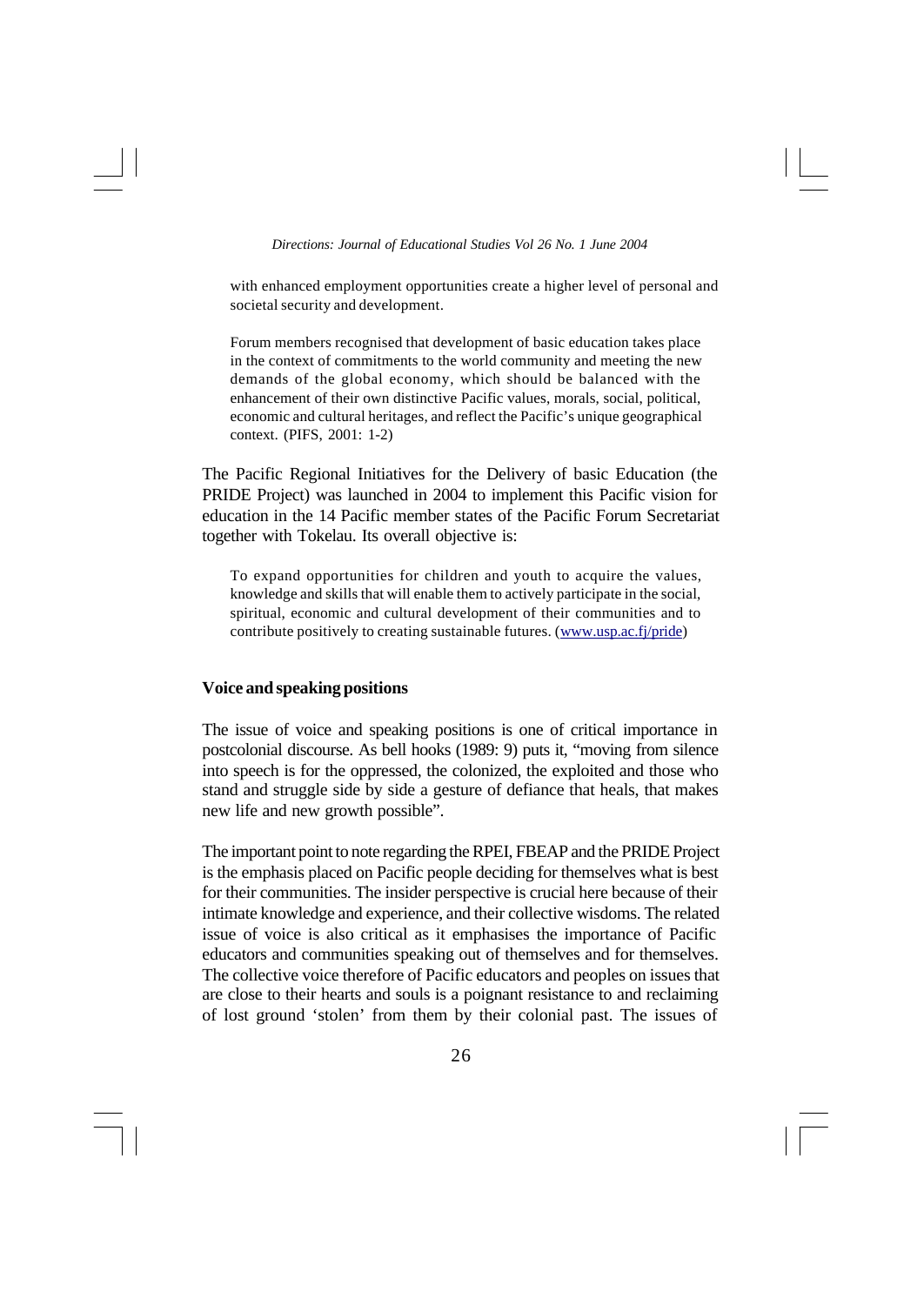representation, power and control will come full circle to Pacific peoples through this process of reclaiming a Pacific vision of education, decided on by Pacific people for Pacific people, so that they can own the process of education and allow healing from the devastating impact of the colonial encounter.

It could be argued that it was the 'voice' of the initiators of the RPEI and their successful influence at the Pacific Ministers of Education meeting in Auckland 2001, held under the aegis of PIFS, that resulted in the development of FBEAP ultimately the birth of the PRIDE Project in 2004. It was also the 'voice' of the Ministers of Education from the Pacific that articulated in a powerful way what it considered to be a Pacific vision for education.

# **Re-thinking educational reform in the Pacific**

Given the profound and pervasive psychological repercussions of colonialism and globalisation, and given the increasing pressures to conform to international benchmarks and conditions that come with accepting foreign educational aid, can Pacific people change the 'colonial mindsets' that many of them are still trapped within? Is it possible for them to change the philosophies, ideologies, values and structures that currently underpin their educational systems? Do they have the will, the courage, the energy and the resources to transform their education systems into what they perceive to be best for their people and nation? Can they truly own and control the formal education process? Is it possible to have a genuine Pacific vision of education? What shape should the re-thinking of educational reform in the Pacific take? What are the parameters that should guide the direction of this re-thinking process? Who decides? Whose voice(s) ought to speak and be heard? What place do 'outsider' perspectives have in the re-thinking of Pacific education? These are some important questions that need to be addressed by educators and concerned stakeholders engaged in re-thinking educational reform in the Pacific.

There are many challenges ahead, particularly coming from outside the Pacific. Pacific nations are struggling to keep up with the impact of globalisation, with the rapid increase in cross-border economic, social and technological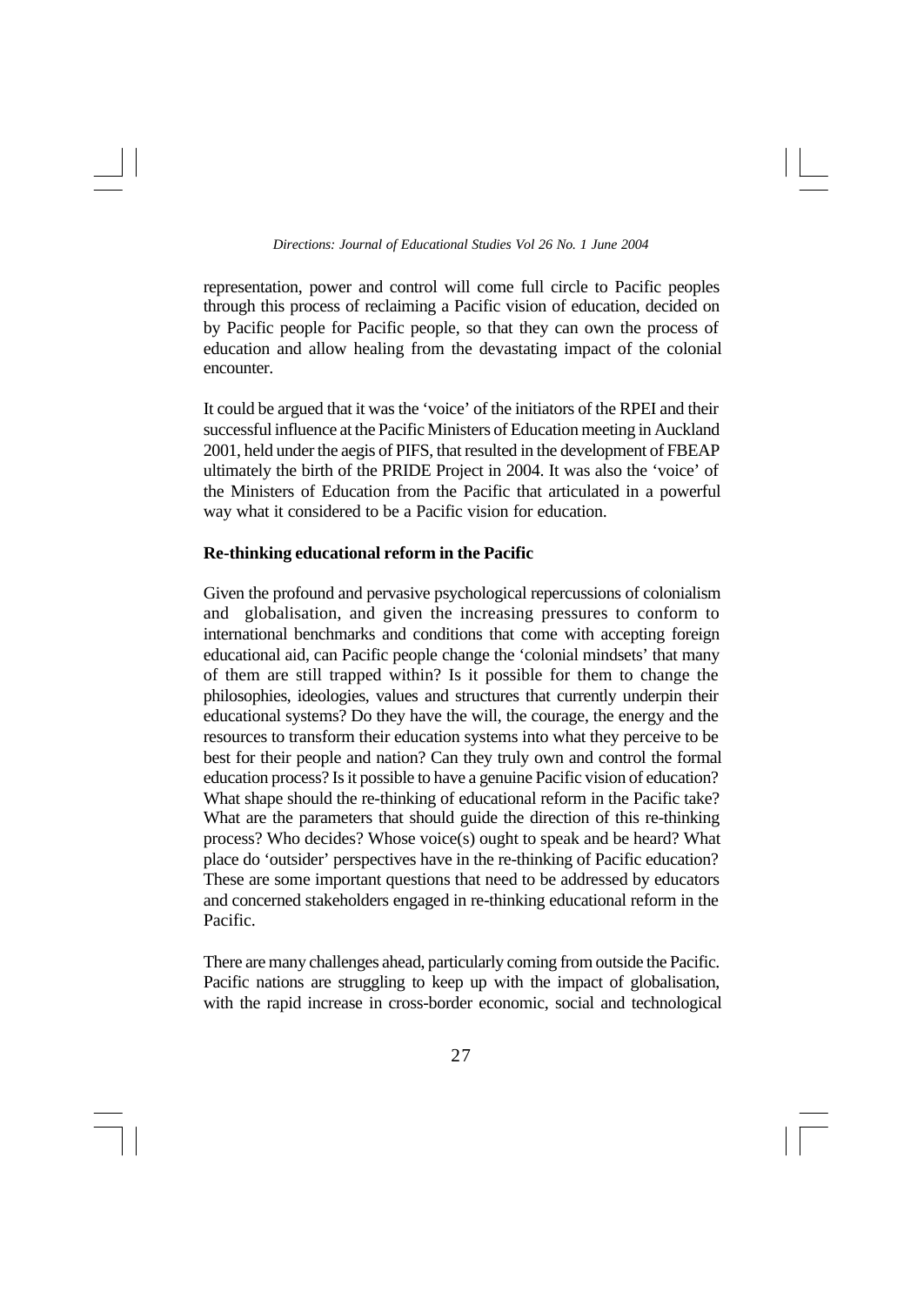exchange under conditions of capitalism. In order to survive in an increasingly sophisticated technological world, they need to log onto the information superhighway and keep up with worldwide trends and developments. They must align their development plans to international political, economic and educational conventions and laws. They must play the game of keeping up with trade deficits, and of maintaining national economic systems against the powerful homogenising impact of western cultural practices, the influence of the media and the dictates of market forces. And they continue to depend on development assistance to fund many national activities.

Foreign donor agencies have driven many educational reforms in the Pacific region. Reforms over the last three decades at all levels of schooling have centred mainly on curriculum development, assessment, teacher education, and resource development to support curriculum change. While a critique of development assistance shows that donor countries benefit most from the aid relationship (see, for example, Nabobo 2003), the benefits of educational aid for recipient countries must be acknowledged. For example, teacher training assistance has seen capacity-building of a significant number of lecturers. Expensive infrastructure, such as classrooms, lecture rooms, hostels, libraries and toilet blocks has been provided through aid-funded projects. Additionally, many locals have been employed in aid projects that have included capacitybuilding of local professional and management staff who then become highly marketable on the international stage. Moreover, scholarship programmes have enabled many Pacific Islanders to obtain a tertiary education, including postgraduate degrees. Without development assistance, it is highly unlikely that small island states could have afforded these expenditures, given their small national budgets.

However research (e.g. Tari 2004; PIFS 2001) and personal reflections (e.g. Singh 2002; Teaero 2002) in the Pacific region indicate that, despite reforms in training teachers, revising curricula, providing resources, upgrading facilities, mobilising community support, and improving leadership and school management, quality education is still not being achieved. The same issues that faced Pacific education three decades ago in terms of quality, access, equity, relevance, efficiency, effectiveness, and student achievement continue to plague Pacific nations. And despite Pacific governments and donor agencies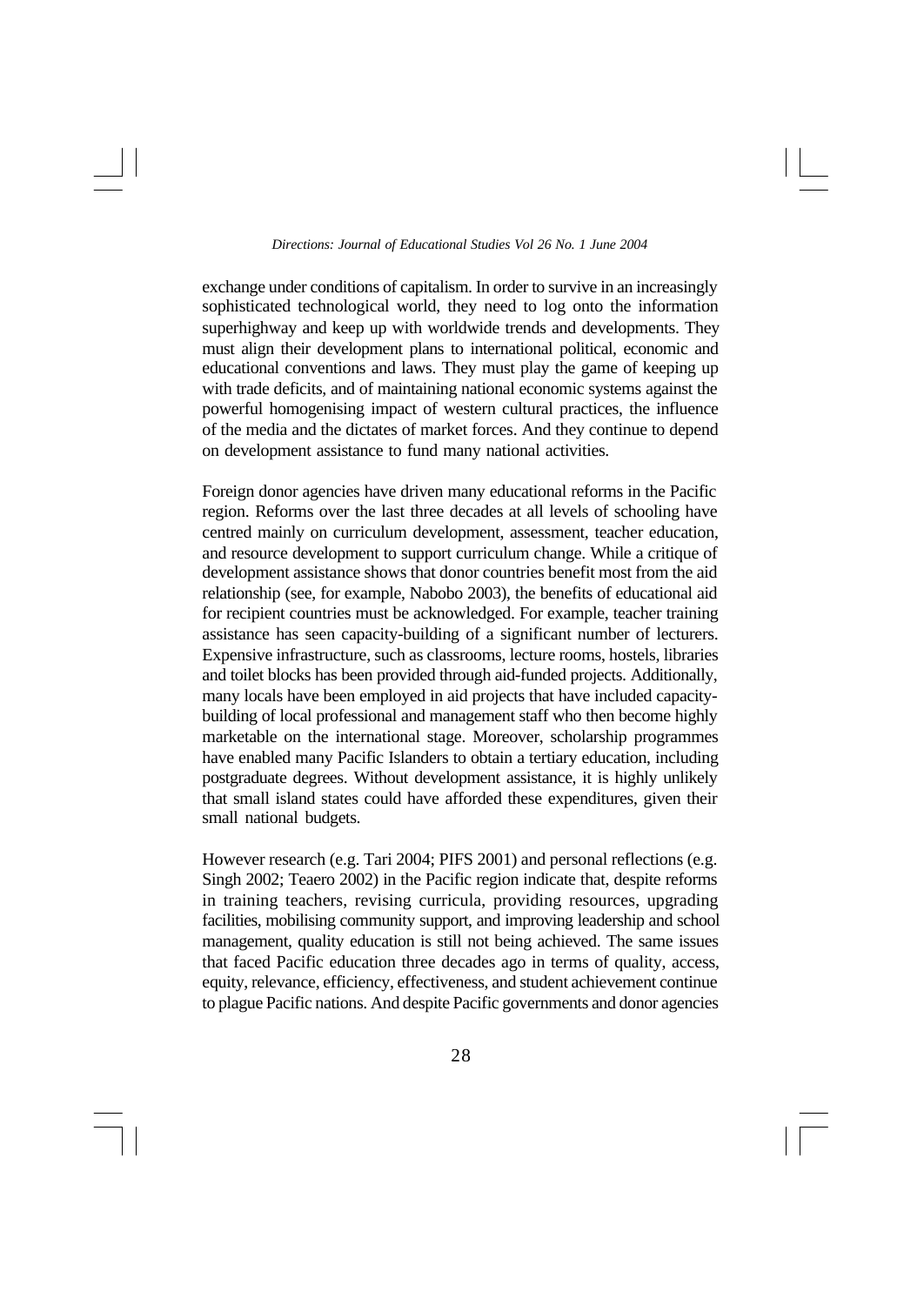investing heavily in the education sector, the learning outcomes for most students have not improved. In fact, many students continue to fail in schooling at alarming rates (Puamau 1999a.)

Very little attention has been given to interrogating curriculum, school culture, structure and organisation, including the values that underpin evaluation and assessment of learning. The "values and belief systems that underpin the behaviours and actions of individuals and institutions, and the structures and processes they create" need to undergo fundamental change (Pene *et al.* 2002: 1). The ineffectiveness of Pacific education can be attributed to the "increasing incongruence between the values promoted by formal western schooling, the modern media, economic systems and globalisation on the one hand and those held by Pacific communities on the other"(Pene *et al*. 2002: 1).

Donor agencies and 'outsiders' need therefore to dismantle their own mindsets about the capability of Pacific Islanders who, in many cases remain the 'others' of Europe. During the colonial era, the colonisers stressed the cultural and racial difference of the 'other' by asserting their domination and superiority over them. This occurred in every lived sphere of colonial subjects through stereotyping and discrimination against the colonised and became institutionalised in the structures of colonial society. This 'epistemic violence' (Spivak 1995: 24-25) against the 'subaltern' (oppressed subject who is of inferior rank) by constituting the colonial subject as Other "unleashed a myriad cultural and psychological forces, many of them not fully manifest even after 500 years" (Sardar *et al.* 1993: 83). This 'othering' process has continued in the postcolonial era, with many aid agencies and outside consultants still taking the dominant and controlling position in the aid relationship. Others are seeking to develop a culture of collaboration and consultation where the aid relationship is seen as an 'equal' one and where donors try to understand Pacific perspectives and ways of thinking and doing and to work in more culturally acceptable and appropriate ways.

## **A holistic approach**

How can education reform in the Pacific be reconceptualised? A holistic approach needs to be taken, not only in discussions on education in the Pacific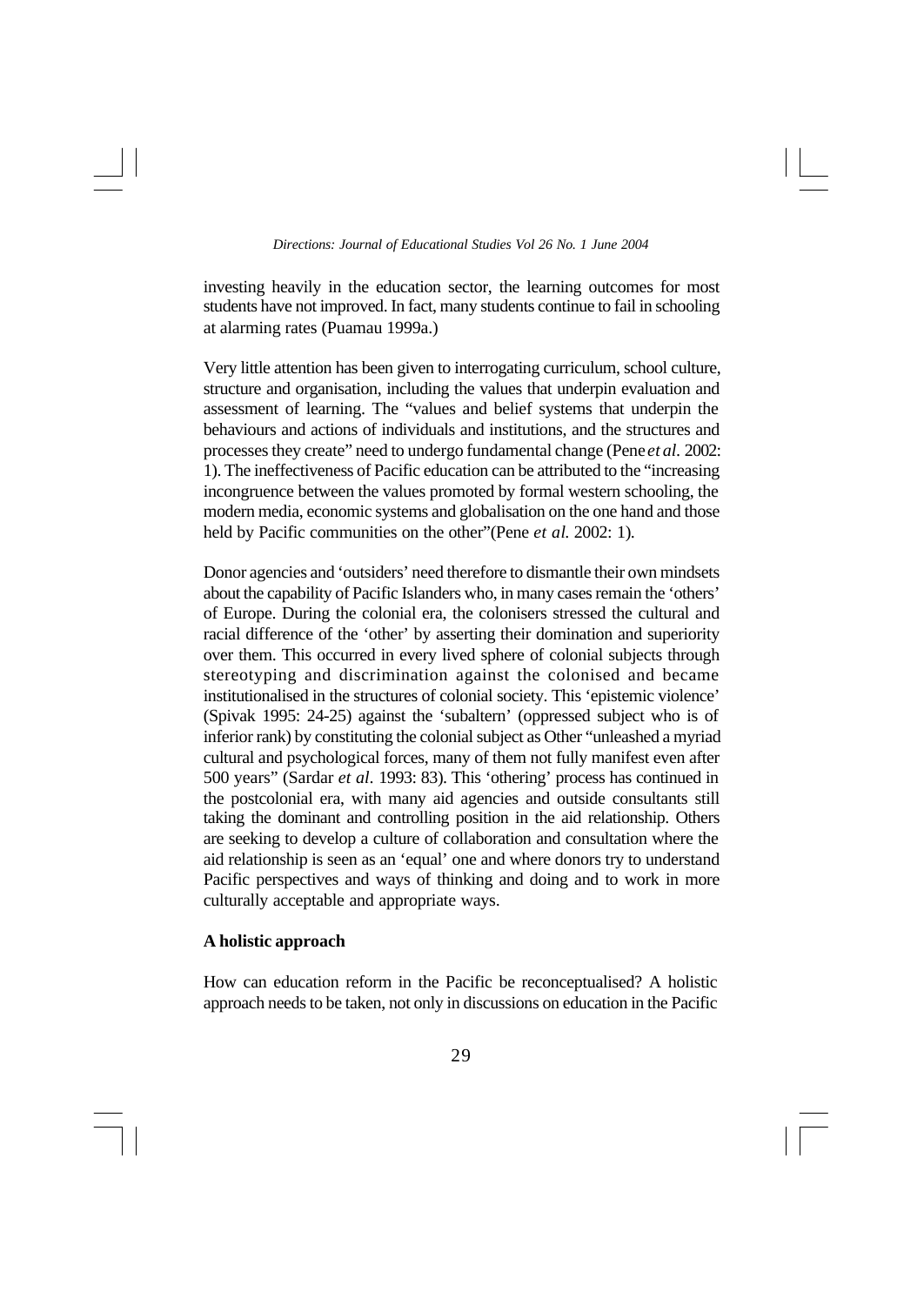but more importantly in its practices and processes. Currently, learning and what happens in schools is disparate and disconnected from the daily lives of students. It is mainly abstract, too academic and fragmented. In order to regain wholeness and a seamless connection in education, a shift must now occur in the following areas:

(1) Balanced and holistic ways of 'knowing', 'doing', 'being' and 'living together', the four pillars of learning advocated by the Delors Report (1996) need to be reflected in curricula. The current perception that livelihoods and life skills knowledges are of second class status should be discarded. A more holistic approach to learning would necessitate a better balance in academic, technical, vocational, life skills and lifelong learning. Moreover, a holistic approach needs to be taken also to the old demarcations between the various levels of education—pre-school, kindergarten, primary/elementary, secondary, technical/vocational—with more effective articulation between each level.

(2) Because formal schooling is largely derived from foreign value systems, there is a serious cultural gap between the lived experiences of most Pacific Island students and what is offered in schools, including the way schooling is organised and structured, the culture and ethos of schooling, its pedagogical practices and the assessment of learning. And because the outcomes of schooling continue to be measured in terms of examination passes, many Pacific Islanders fail to succeed in school. A holistic approach to education will also mean a re-thinking of all these factors.

(3) A holistic approach to education will particularly necessitate a culturally inclusive curriculum where cultural and linguistic literacy is part of what is offered in schools (Thaman 1992). It is critical that every child learns the language, culture and traditions of the particular human society into which s/ he is born. This is particularly so for indigenous cultures. It is important that the curriculum is grounded in the local cultural systems of knowledge and wisdom. The cultural identity of indigenous peoples must be reaffirmed at school, beginning with a culturally inclusive and democratic curriculum which halts the "cultural and environmental bankruptcy" that is "an affliction which has been an obstacle to sustainable development in much of the modern world" (Thaman 1995: 732). It is envisaged that curriculum development for schools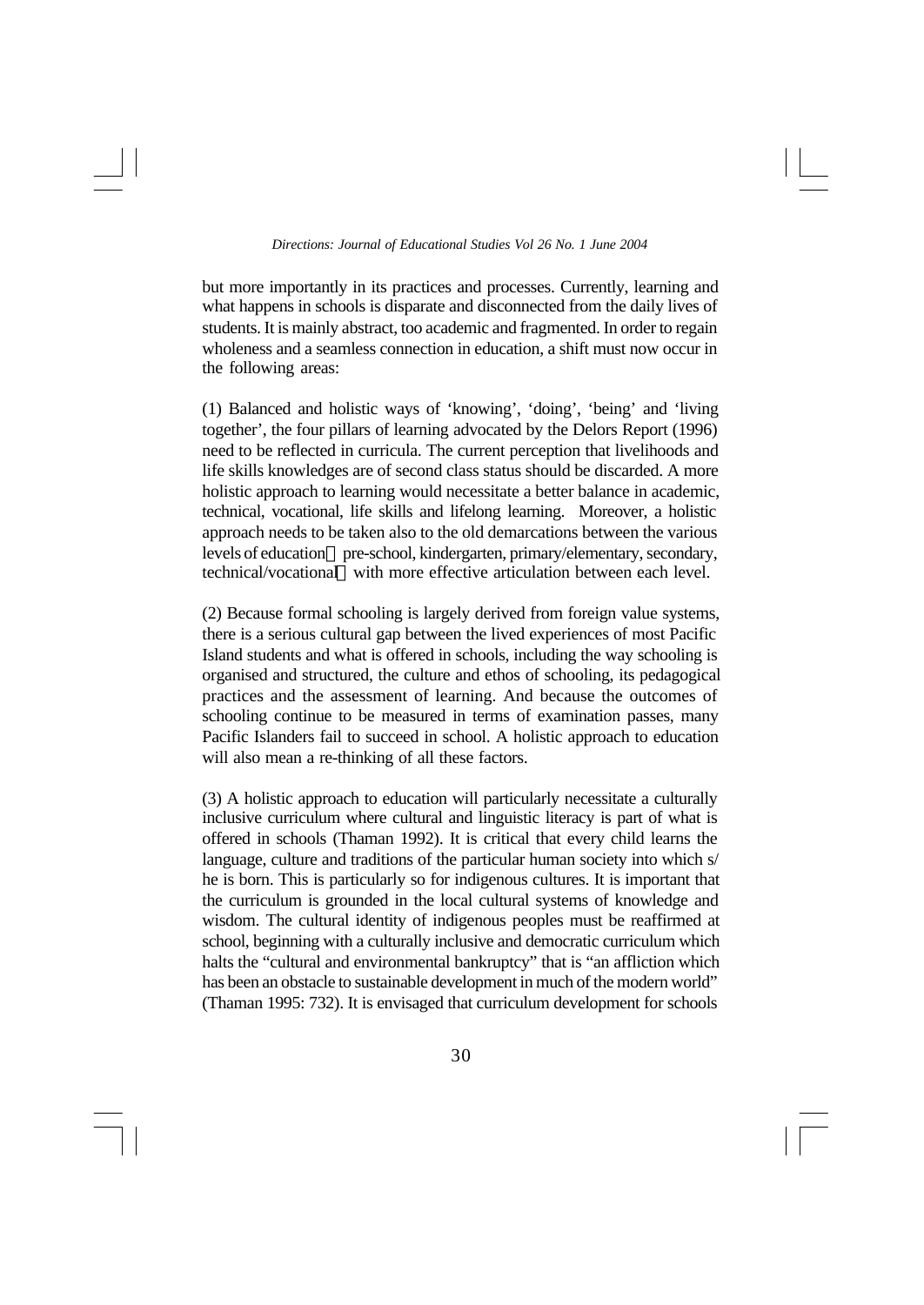(Thaman 1992) and teacher training institutions (Thaman 1996) will focus on making the curriculum more culturally democratic at these sites.

(4) The spiritual development of the child currently is missing from most educational discourse in the Pacific. This is a serious gap that needs to be rectified. An emphasis on spiritual development or moral education needs to occur in Pacific schools. The region has successfully internalised Christianity as the dominant religion. Because the bulk of a child's waking hours are spent at school, and because of changing economic and social conditions which weaken the role of the church and families, I believe schools and their teachers now have a crucial role in building morally strong citizens for the future. The teaching of Christian values and principles therefore should be incorporated into the curricula of Pacific schools. At the same time, however, an inclusive environment strongly suggests that the spiritual needs of non-Christian students also be taken into account. Schools that are run by non-Christian reliogious organisations can teach their own doctrines but make the curriculum inclusive of students with other religious orientations.

Countries that are developing or reviewing their curricula should ask the following questions (Puamau 1999a: 330):

- a) What are the current curriculum goals? What should the goals be?
- b) What and whose values, philosophy, ideology does the curriculum profess? What and whose values or ideals should it promote?
- c) What knowledge, skills and attitudes should the curriculum emphasise?
- d) Who decides on content?
- e) What language should the curriculum be taught in?
- f)) Whose interests will the curriculum serve?
- g) What are the social, educational, economic and political implications of such a curriculum?

In order to have a holistic approach to curriculum reconceptualisation, these questions should be answered in light of the quest to be culturally inclusive, to be cognisant of indigenous concerns, and to blend both local and global ways of knowing and doing. Values education or spiritual development should also be included in this holistic approach to education.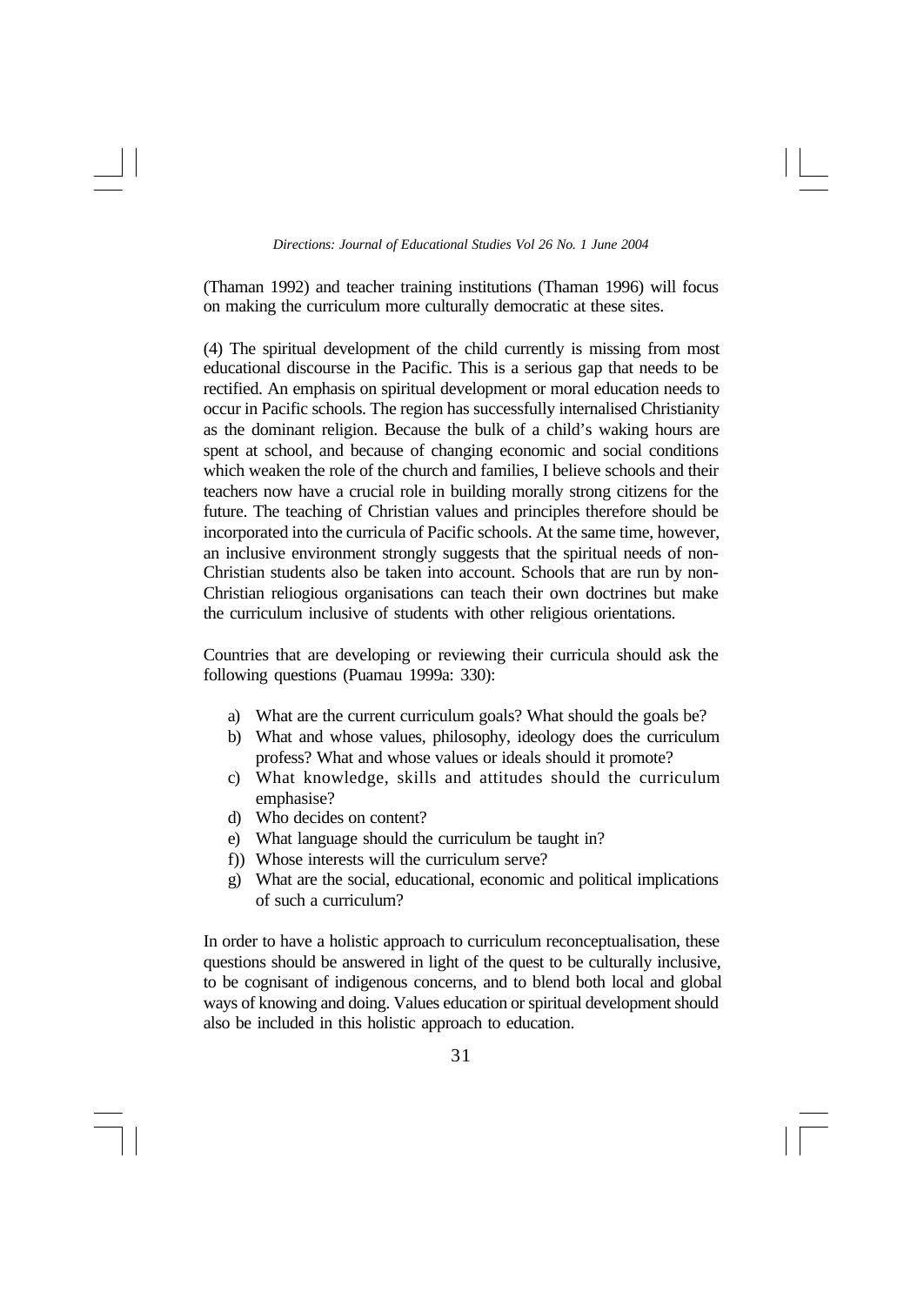## **Local/global intersections**

To take a holistic approach also means syncretising local and global perspectives in order to adopt the best of both. The successful blending of global and local ways of thinking and doing is at the heart of the PRIDE Project. However, before blending the local and global, it is critical to develop solid local foundations, where Pacific Islanders have explored all micro dimensions of their specific contexts in order to build a strong body of local/ Pacific knowledge. Pacific researchers should take a deliberate stance to document and record local perspectives and solutions. An example is Sanga's (2004) valuable account of how his community in the Solomon Islands resolved conflict at the community level without external help by drawing on their spiritual reserves firmly founded on their Christian faith. This account is invaluable, not only for its emphasis on the need for good leadership by the elders in the community, but also and just as importantly, for its emphasis on Christian faith as the most powerful weapon in dealing with tribal conflict.

In terms of the reconceptualisation of the curriculum, there needs to be a review of the content of learning so that the local and global occupy a balanced space. The curriculum should not only be culturally democratic, but also geared to meet the challenging 'new times' that are characteristic of the western world. The reconceptualised curriculum should address the question of how students re-invent themselves as culturally hybrid, complex and dynamic human subjects in a new global era.

A synthesis, therefore, of the best from indigenous and non-indigenous knowledge bases seems the most useful approach to take, the curriculum striking a balance between the local and global. It must take into account the need to value the cultural identity of the indigenous and non-indigenous communities. Sir Geoffrey Henry (1992: 14), then Prime Minister of the Cook Islands, summed it up thus:

One thing that the University of Life has taught me is that, while there are black and white dogmas, philosophies, and solutions, the areas of grey are large… The ideologies belong to the extremes while, between them, there exists an infinite range of possibilities… With such a range of opportunity, answers will emerge.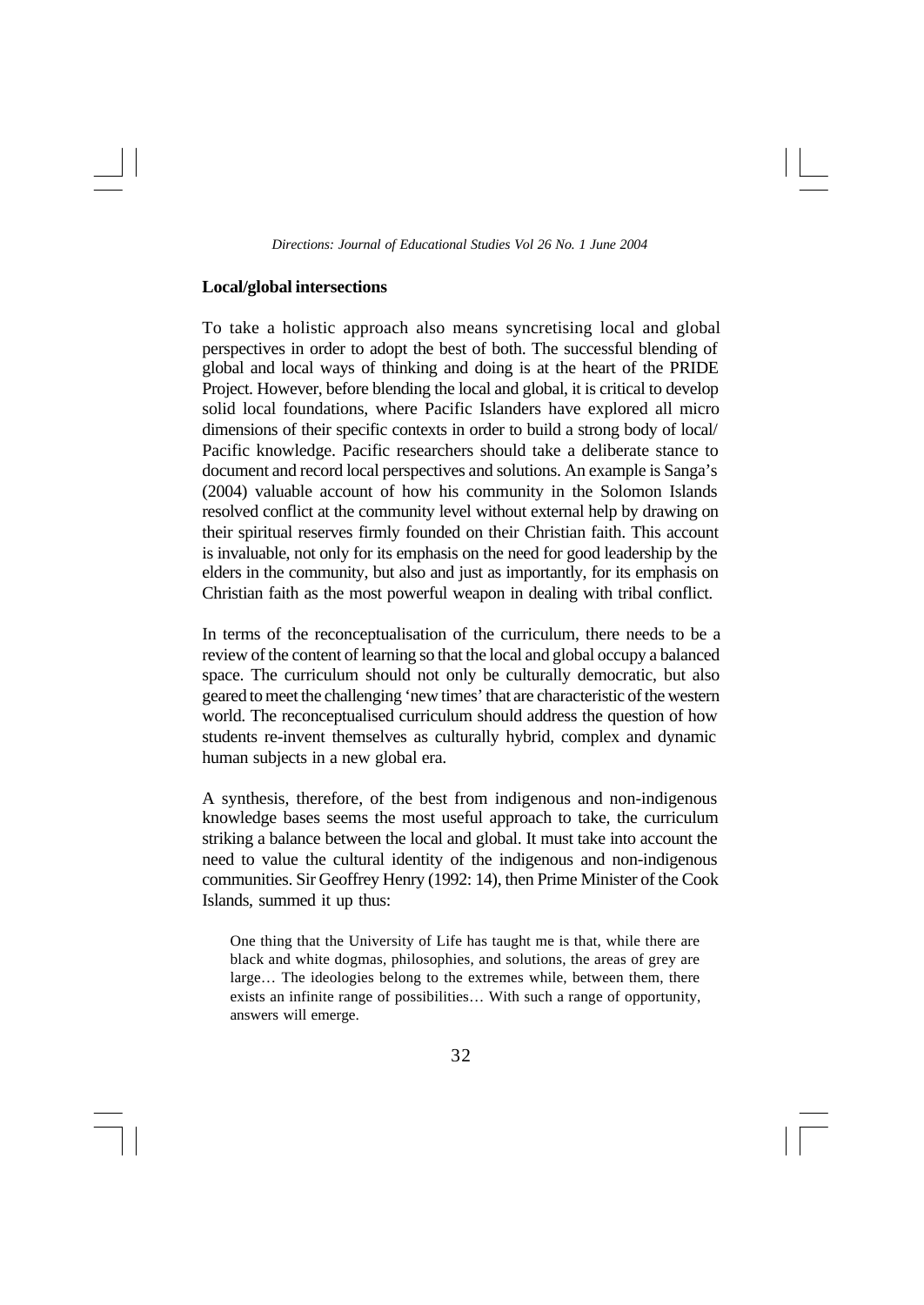It is this range of opportunities, of possibilities that exist between the extremities of non-western and western knowledge systems that should be explored in order to ensure both cultural and social survival yet, just as importantly, economic survival in postmodern conditions heavily influenced by the processes of colonialism, neocolonialism, westernisation, globalisation and economic rationalism. Pacific nations should, therefore, be concerned not only about the role of education in preserving essential knowledges, skills and values for the maintenance of local cultural identity, but also the role of education in generating new values and competencies considered necessary for the future development of the country in a competitive global world (Power 1992: 17).

## **Reality of the spiritual - values and moral education**

In the Pacific, I believe it is necessary for education to take a more subjective and spiritual approach, and to include local values, ethics and wisdoms. As in Western schools, however, the spiritual—heart and soul knowledge—is largely absent from Pacific schooling. Because of the spiritual nature of Pacific Islanders where Christian faith is an integral part of their lives, this dimension needs to be valued and brought into the curriculum. A commitment to building a strong foundation for Pacific education in the cultural values and spirituality of each country would contribute to the 'learning to be' and 'learning to live together' pillars of learning that the Delors Report (1996) advocates.

This concern to ground Pacific education in the spirituality of each country resonates with Edmund O'Sullivan's argument that contemporary western education lacks a comprehensive cosmology and "must take on the concerns of the development of the spirit at a more fundamental level" (1999: 259). He observes that both traditional wisdom, particularly of indigenous cultures, and an emergent form of knowledge coming from the ecological sciences provide a radical view of the earth community. He notes that the traditional western scientific perspective has much to learn from indigenous world views regarding a balanced relationship between humans and nature.

The dominant faith in the Pacific is Christianity, a legacy of the evangelising work of missionaries who came in the wake of colonial expansion, or perhaps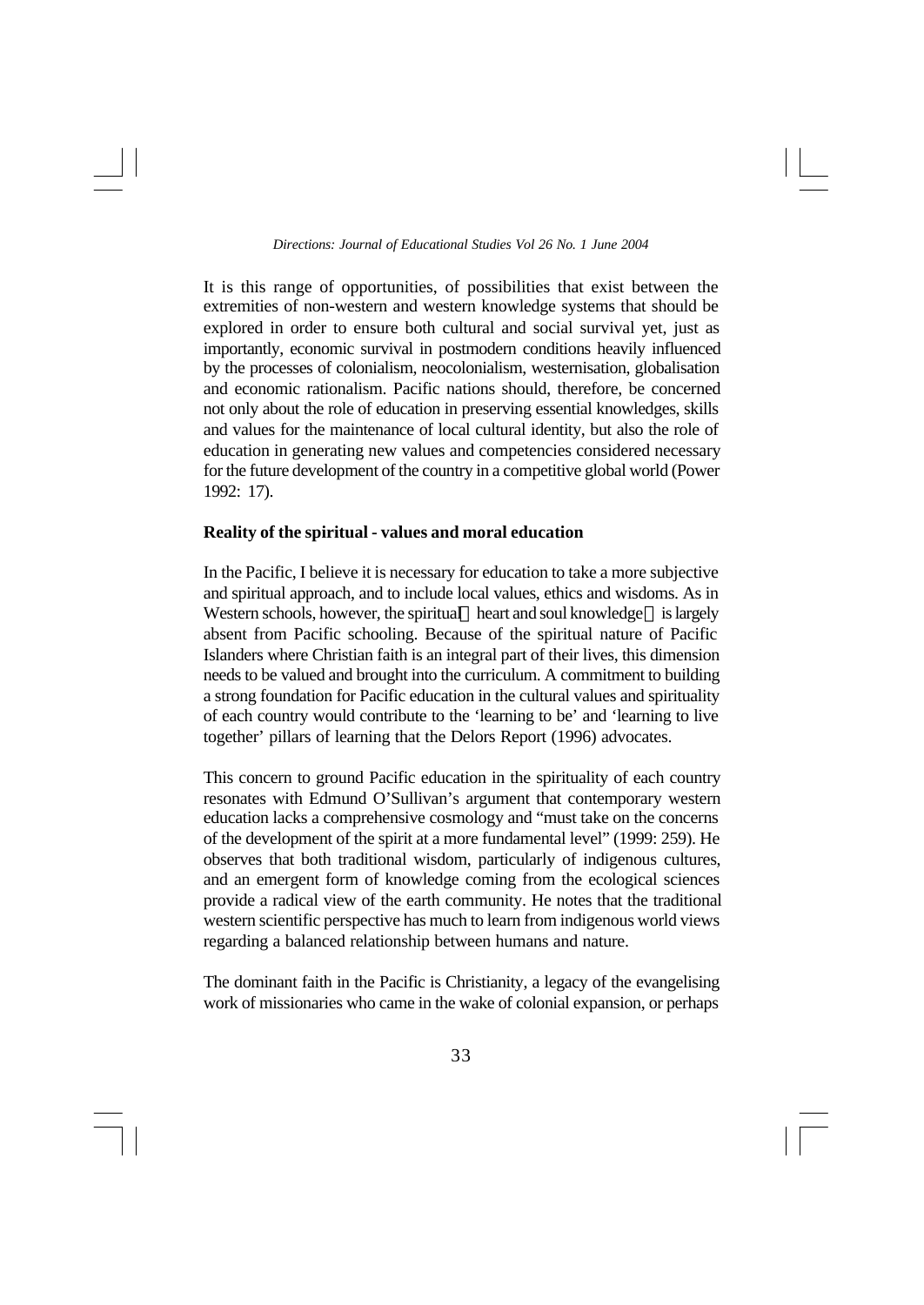even drove it. The missionaries, together with traders and beachcombers, became colonial agents, working with colonial governments to annex and transform Pacific islands. They developed orthographies for some indigenous languages, translated the Bible into the vernacular, and established rudimentary schools to teach the 'natives' how to read so that they could study the Bible. Christianising most of the Pacific through these means allowed formal schooling to be introduced in the colonies.

Most indigenous Pacific Islanders were (and still are) deeply spiritual. They found significant resonance between their traditional spiritualities and the newly introduced Christian faith, and rapidly syncretised their own values and beliefs with it. As a consequence Christian discourse became well established in social and political life. For example, in Tonga today, everything comes to a halt on Sunday which is officially and legally declared the national day of rest for everyone, resident or visitor. There is no commercial activity¾airports and wharves are closed, shops are shut, no taxis or buses are allowed to operate and no one is allowed to play any sports. Similarly, one will usually not find Christians playing local or national sports on Sunday in Fiji and Samoa as this is revered as the Sabbath. As all Pacific constitutions are founded on the values and principles of Christianity, it makes sense that these principles and values should underpin the reform of education.

In my own view the Pacific needs citizens who are not only strongly rooted in their traditional cultures, languages and epistemologies but who are equally strongly grounded in their Christian faith, confident to take their place on both local and international stages. This will be in keeping with the overall objective of the PRIDE Project: "to expand opportunities for children and youth to acquire the values, knowledge and skills that will enable them to actively participate in the social, spiritual, economic and cultural development of their communities and to contribute positively to creating sustainable futures" (PRIDE 2003: 6).

Are there inherent contradictions in the fact that many Pacific Islanders who critique the impact of colonialism at the same time deeply value Christian beliefs and principles? Why have Pacific Islanders embraced Christianity and made it their own yet are looking for alternatives to their education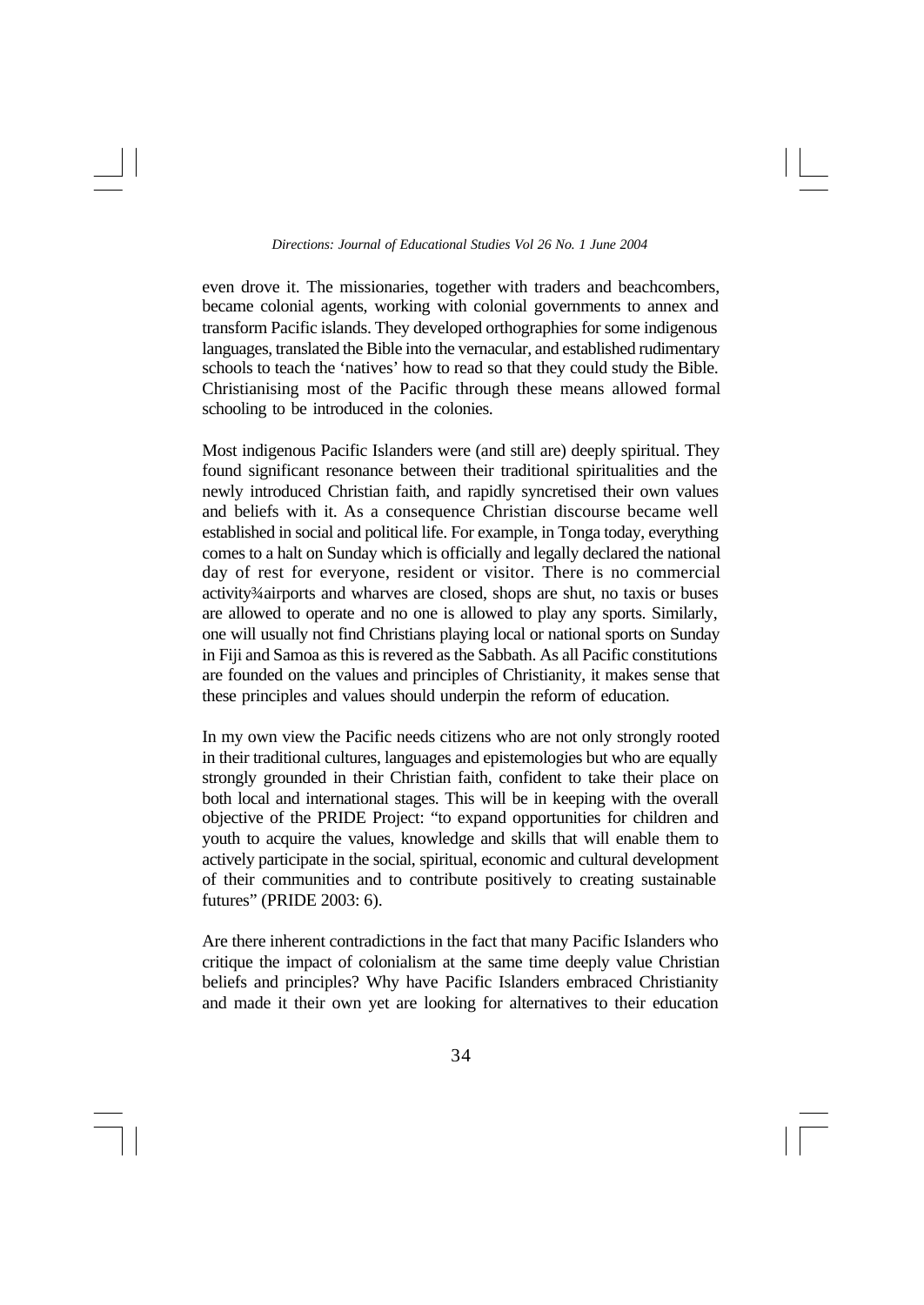systems? The answer lies in the ownership principle. The wholehearted acceptance of Christianity has enabled it to permeate the lived reality of many Pacific societies. People have taken ownership of it, internalising its values and principles. On the other hand, formal schooling is still viewed as foreign, abstract, meaningless and irrelevant by many people. Because the culture of schooling generally is not synchronous with the culture of the students, high failure rates and underachievement are the norm for many Pacific Islanders (Puamau 1999b). Many indigenous communities have successfully integrated Christianity into their cultural practices, yet view schooling to be outside their ambit of control and something difficult to understand.

Most indigenous Pacific Islanders express a close affinity with their Christian God, land, nature, village and kinspeople. They value and maintain their social and religious relationships. It is the intricate network of social, family and church relationships that helps to ensure the survival of the group through interdependence and cooperation. The interests of the group and not of the individual are important to them. Their thinking is based on mutuality, not separateness.

What values, then, should underpin Pacific educational systems? I have already indicated that Christian values currently underpin the constitutions of the Pacific Islands. It is my contention that Christian values also should underpin the curriculum and permeate the organisation and culture of Pacific schools. A balance needs to be struck in the notion that education and religion are separate entities and should not merge. A thread underlying this paper is the principle that Pacific values and ways of thinking and doing should become a hegemonic feature of everyday life and underpin Pacific education systems. Educational and political leaders need to deliberately analyse and unpick the current content, practices and organisation of schooling to see where more emphasis can be placed on the spiritual development of students. After all, a holistic, balanced and inter-connected approach would mean a good balance in the academic (mental), social, physical, cultural and spiritual development of each student.

I have taken a strategic essentialist position in arguing for indigenous cultural values and Christian values to underpin education in all Pacific countries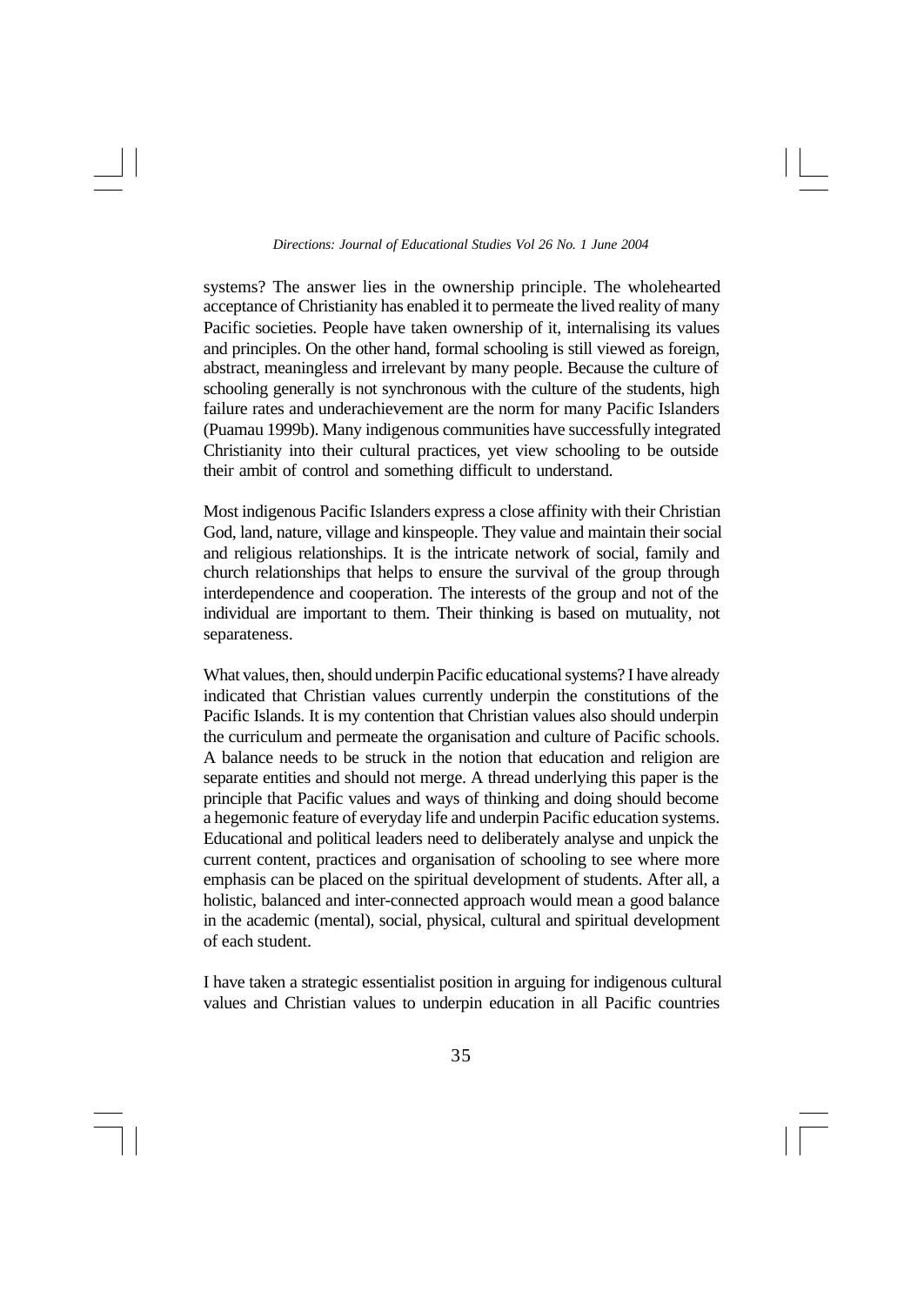covered in this chapter. In Fiji, however, where there is a sizeable non-Christian population, and in other Pacific countries where non-Christian organisations have set up schools, I must make the point that their freedom to practise their religion or culture is never in question. I admire Muslim, Hindu and other religious organisations in Fiji whose schools are solidly built on their religious and cultural values and beliefs which are respected by people of other religions who choose to attend these schools. This is the very principle and model that I draw on for state and Christian schools to be founded on.

The issue of making moral and ethical decisions is significant in these new times of rapid social, cultural, political, economic and technological change. As mentioned earlier, students will need to be guided into making sound moral and ethical choices in everything they do, whether in or outside the classroom. While the family, as the basic social unit of society, and the church can play a significant role in this area, their impact is neutralised by the changing dynamics brought about by urbanisation, globalisation, changing economic structures including high levels of poverty and the like. It is therefore imperative that schools also take the lead in 'teaching' and 'practising' sound moral values. The building of character through moral education should be strongly emphasised in school organisation and curriculum so that upright, law-abiding citizens are produced who can live lives of moral significance.

As emphasised already, Pacific schools should also be underpinned by Pacific indigenous values, principles, beliefs, ideologies, knowledges and wisdoms. As indicated earlier, there is no logical inconsistency between indigeneity and Christianity because Pacific Islanders have so successfully integrated their Christian faith into their cultures. The cultural values of Pacific Islanders should saturate their individual and collective consciousness so that they permeate the educational system and become hegemonic features of the educational landscape. For example, the underlying values and beliefs that guide local Pacific planning processes include: cooperation; unity; reciprocity; respect for authority, each other and the environment; maintaining culture and traditions; maintaining family and community relationships; sharing and caring; religious or spiritual nurturing; moral character development; and capacity-building.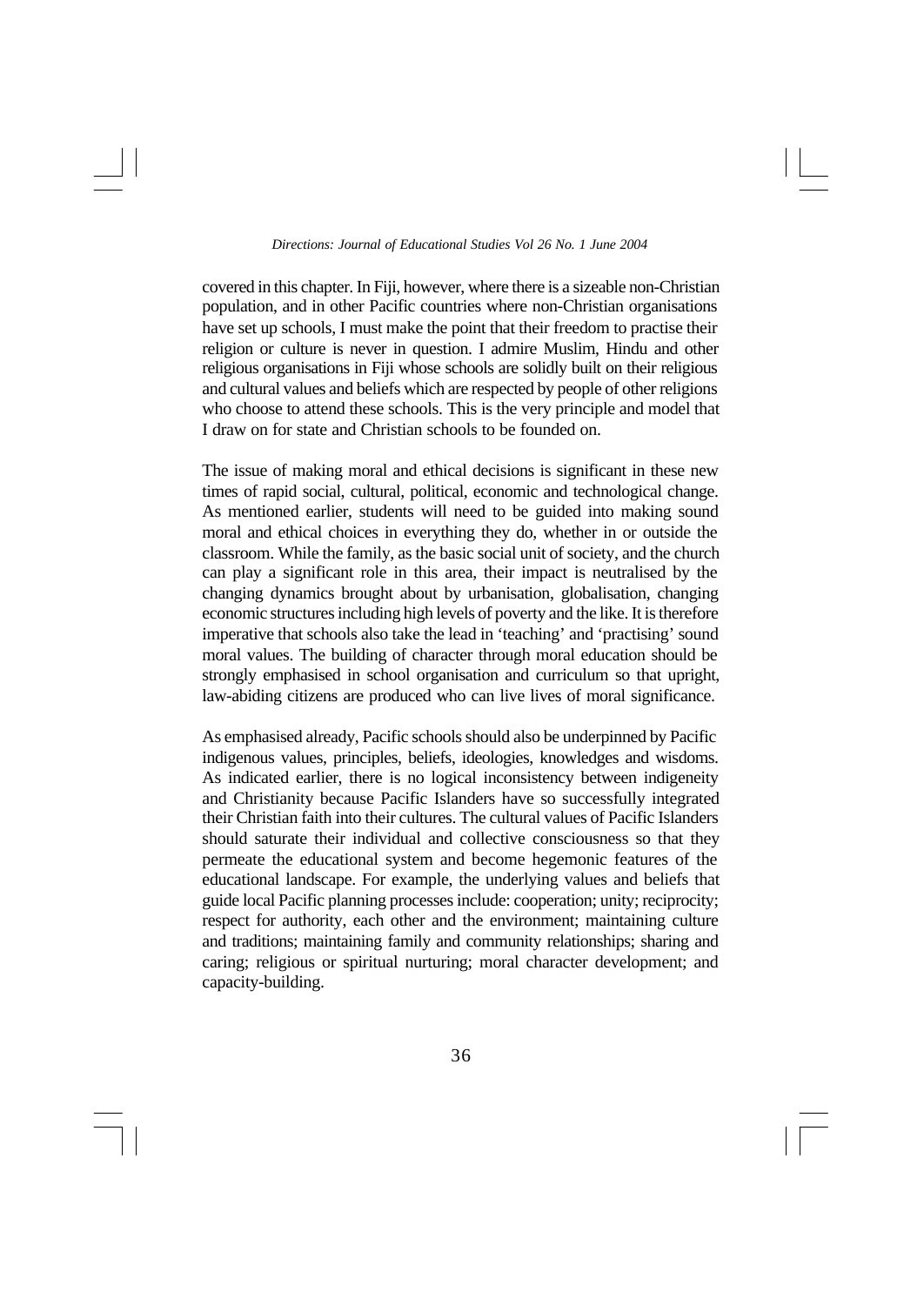The re-thinking initiative of Pacific educators should continue to examine ways that the spiritual and the cultural can become embedded in the school. There is a real need for heart and soul knowledge alongside the head knowledge emphasised through academic discourse. This will contribute to reclaiming 'learning to be' and 'learning to live together' in Pacific education. Further research is needed in these areas because they currently hold such marginal positions in education discourse.

## **Concluding remarks**

There is no doubt that the colonial encounter with indigenous peoples of the Pacific region, as elsewhere, brought untold psychological, social and cultural damage. After decolonisation Pacific peoples, living in small island countries, continue to grapple with challenges brought about by the impact and influence of neocolonialism, westernisation, globalisation, foreign aid and market capitalism. The education systems, amongst other things, in each of the 15 Pacific countries of the PRIDE Project have been significantly affected by these onslaughts.

Increasing numbers of educated Pacific Islanders, particularly in Pacific and New Zealand universities, have begun to question and interrogate the values, beliefs, world views, ideologies, processes and structures that underpin their current realities. They have begun the process of unpicking their way through the effects of colonialism in order to make sense of where they are, before they can chart a progressive way forward for the Pacific. This is particularly evident in the 'Re-thinking Pacific Education Initiative' discussed in this paper which has provided the impetus for a more aggressive interrogation of the historical past and postcolonial present. The need for a collective mobilisation of the Pacific spirit in order to bring about a positive transformation in the lives of local communities is evident.

In reconceptualising educational reform in the Pacific, and the work of the PRIDE Project, the need for a holistic approach to education, including grounding formal schooling in the spiritual and cultural realities of indigenous communities, has been emphasised. This holistic approach should also include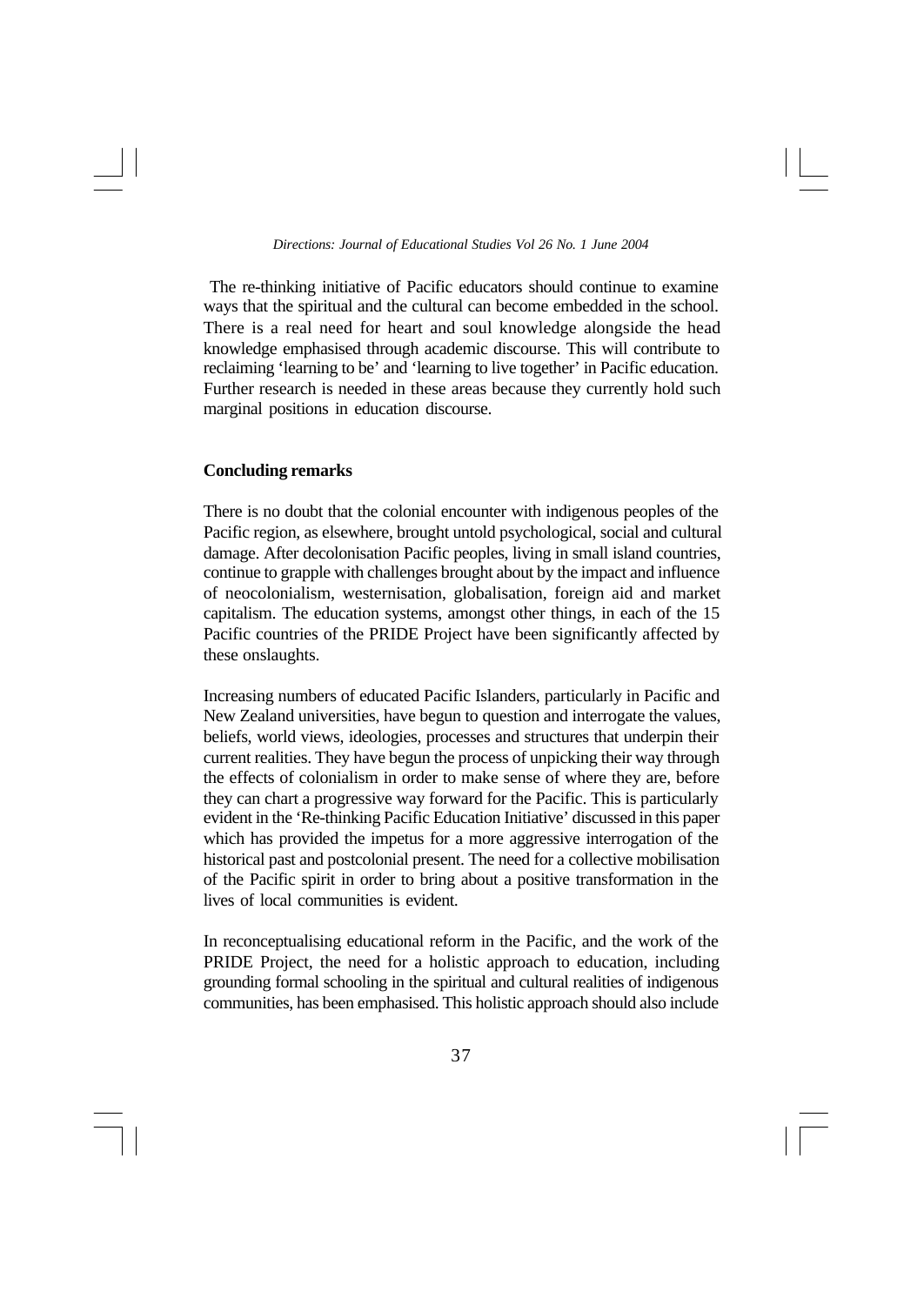working towards a balance in the following areas: curriculum coverage; levels of schooling; school structures and lived experiences of Pacific peoples; local and global intersections; and insider and outsider perspectives. Research that concerns Pacific education and its relationship to development, amongst other things, needs to be undertaken on a more intense scale in order to build up a body of knowledge that is unique to the Pacific.

## **References**

- Afamasaga, T. 2002. Personal reflections on education in Samoa. In F. Pene, 'A. Taufe'ulungaki and C. Benson (eds) *Tree of opportunity: Re-thinking Pacific education*. Institute of Education, University of the South Pacific, Suva: 97-101.
- Altbach, P.G. 1995. Education and neocolonialism. In B. Ashcroft, G. Griffiths and H. Tiffin (eds) *The post-colonial studies reader.* Routledge, London: 452-456.
- Ashcroft, B., G. Griffiths and H. Tiffin (eds). 1995. *The post-colonial studies reader.* Routledge, London.
- Delors, J. (Chair). 1996. *Learning: the treasure within.* Report to UNESCO of its International Commission on Education for the Twenty-first Century. UNESCO, Paris.
- Gandhi, L. 1998. *Postcolonial theory. A critical introduction*. Allen & Unwin, Sydney.
- Heine, H.C. 2002. A Marshall Islands perspective. In F. Pene, 'A. Taufe'ulungaki and C. Benson (eds) *Tree of opportunity: Re-thinking Pacific education*. Institute of Education, University of the South Pacific, Suva: 84-90.
- Henry, G.A. 1992. Education for educational development. In B. Teasdale and J. Teasdale (eds). *Voices in a seashell: Education, culture and identity.* Institute of Pacific Studies, University of the South Pacific, Suva: 9-14.
- hooks, b. 1989. *Talking back, thinking feminist, thinking black.* South End, Boston, Masachusetts.
- Nabobo, U. 2003. The human dimension of project aid. Some local counterpart perspectives with regards to 'expertise exchange and relationships': a Fijian case. In E. Coxon and 'A. Taufe'ulungaki (eds) *Global/local intersections. Researching the delivery of aid to Pacific education.* Research Unit of Pacific Education (RUPE), The University of Auckland, Auckland: 86-100.
- Nabobo, U. 2002. Computer tigers and coconut trees. In F. Pene, 'A. Taufe'ulungaki and C. Benson (eds) *Tree of opportunity: Re-thinking Pacific education*. Institute of Education, University of the South Pacific, Suva: 36-47.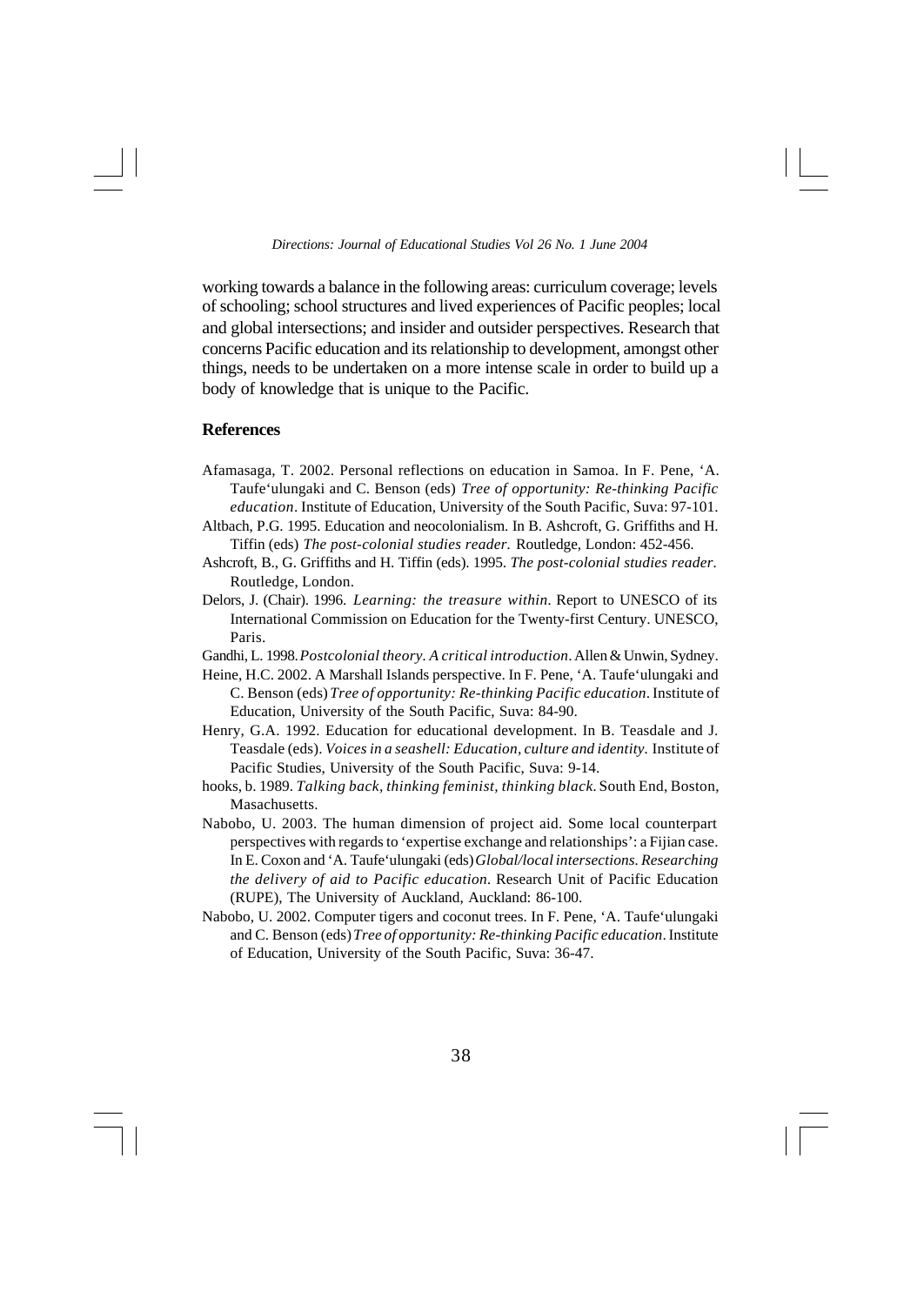- Niroa, J. 2004. Why we need to rethink Vanuatu education. In K. Sanga, J. Niroa, K. Matai and L. Crowl (eds) *Re-thinking Vanuatu education together*. Ministry of Education, Port Vila and Institute of Education, University of the South Pacific, Suva: 25-29
- O'Sullivan, E. 1999. *Transformative learning: Educational vision for the 21st century.* Zed Books, London.
- PIFS (Pacific Islands Forum Secretariat). 2001. Forum Basic Education Action Plan – 2001. PIFS, Suva.
- Pene, F., 'A. Taufe'ulungaki and C. Benson (eds). 2002. *Tree of opportunity: Rethinking Pacific education*. Institute of Education, University of the South Pacific, Suva.
- Power, C. N. 1992. Culture, development and education the role of UNESCO. In B. Teasdale and J. Teasdale (eds). *Voices in a seashell: Education, culture and identity.* Institute of Pacific Studies, University of the South Pacific, Suva: 15- 23.
- PRIDE Project. 2003. Financing Agreement for Pacific Regional Initiatives for the Delivery of Basic Education (PRIDE). University of the South Pacific, Suva.
- Puamau, P.Q. 1999a. Affirmative action and racial inequalities in education: The case of Fiji. PhD thesis, The University of Queensland, Brisbane.
- Puamau, P.Q. 1999b. Understanding Fijian under-achievement: an integrated perspective. *Directions: Journal of Educational Studies* 31(2):100-113.
- Puamau, P. 2002. Re-thinking education in Fiji: issues and solutions in the  $21<sup>st</sup>$  century. In F. Pene, 'A. Taufe'ulungaki and C. Benson (eds) *Tree of opportunity: Rethinking Pacific education*. Institute of Education, University of the South Pacific, Suva: 61-72.
- Sanga, K. 2002. Beyond access and participation: challenges facing Pacific education. In F. Pene, 'A. Taufe'ulungaki and C. Benson (eds) *Tree of opportunity: Rethinking Pacific education*. Institute of Education, University of the South Pacific, Suva: 52-58.
- Sanga, K. 2004. Digging deeper: Resolving conflict at a community level. Paper presented at the International Conference on Securing a Peaceful Pacific, Canterbury University, Christchurch, New Zealand, October 15-17, 2004.
- Sardar, Z., A. Nandy and M. Davies. 1993. *Barbaric Others. A manifesto on western racism*. Pluto, London.
- Singh, G. 2002. Addressing issues and challenges facing Pacific education. In F. Pene, 'A. Taufe'ulungaki and C. Benson (eds) *Tree of opportunity: Re-thinking Pacific education*. Institute of Education, University of the South Pacific, Suva: 59-60.
- Spivak, G.C. 1990. *The post-colonial critic: Interviews, strategies, dialogues*. Routledge, New York.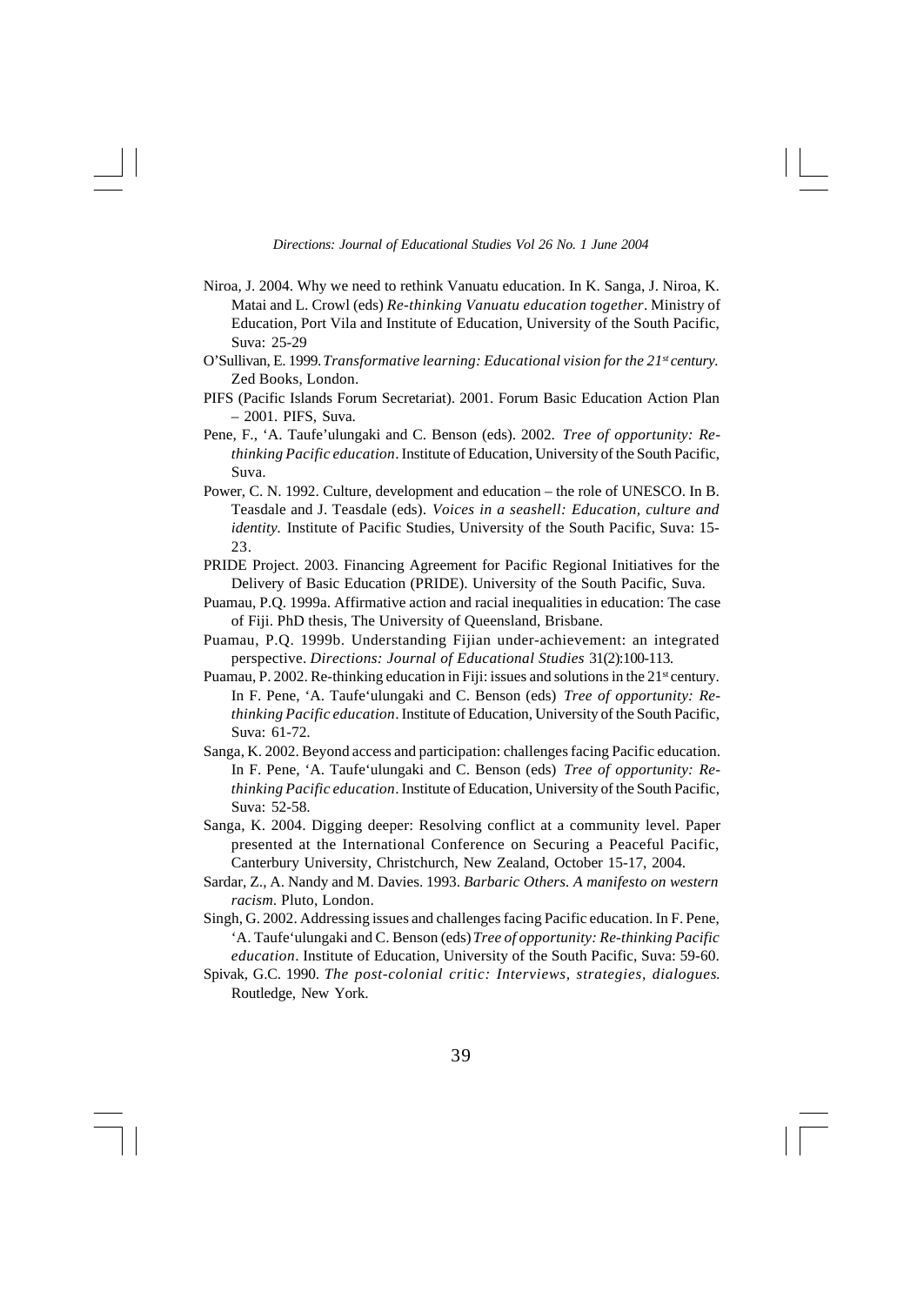- Spivak, G.C. 1995. Can the subaltern speak? In B. Ashcroft, G. Griffiths and H. Tiffin (eds) *The post-colonial studies reader.* Routledge, London: 24-28.
- Taufe'ulungaki. 'A. 2002. Pacific education at the crossroads: are there alternatives? In F. Pene, 'A. Taufe'ulungaki and C. Benson (eds) *Tree of opportunity: Rethinking Pacific education*. Institute of Education, University of the South Pacific, Suva: 5-21.
- Tari, F. 2004. Improving school performance. In K. Sanga, J. Niroa, K. Matai and L. Crowl (eds) *Re-thinking Vanuatu education together*. Ministry of Education, Port Vila and Institute of Education, University of the South Pacific, Suva: 95-106.
- Teaero, T.F. 2002. 2002. Old challenges, 'new' responses to educational issues in Kiribati. In F. Pene, 'A. Taufe'ulungaki and C. Benson (eds) *Tree of opportunity: Re-thinking Pacific education*. Institute of Education, University of the South Pacific, Suva: 73-83.
- Thaman, K.H. 1992. Cultural learning and development through cultural literacy. In B. Teasdale and J. Teasdale (eds). *Voices in a seashell: Education, culture and identity.* Institute of Pacific Studies, University of the South Pacific, Suva: 24- 36.
- Thaman, K.H. 1995. Concepts of learning, knowledge and wisdom in Tonga, and their relevance to modern education. *Prospects: Quarterly Review of Comparative Education* 96, XXV(4): 723-733.
- Thaman, K.H. 1996. Towards a cultural democracy in teacher education. Keynote Address, New Zealand Teacher Education Conference, Dunedin, June 25-28, 1996.
- Thaman, K.H. 2002. Towards cultural democracy in Pacific education: an imperative for the 21st century. In F. Pene, 'A. Taufe'ulungaki and C. Benson (eds) *Tree of opportunity: Re-thinking Pacific education*. Institute of Education, University of the South Pacific, Suva: 22-30.
- Williams, R. 1976. Base and superstructure in Marxist cultural theory. In R. Date, G. Esland and M. MacDonald (eds) *Schooling and capitalism: A sociological reader.* RKP, London: 202-210.
- Young, R. 1990. *White Mythologies. Writing History and the West.* Routledge, London.